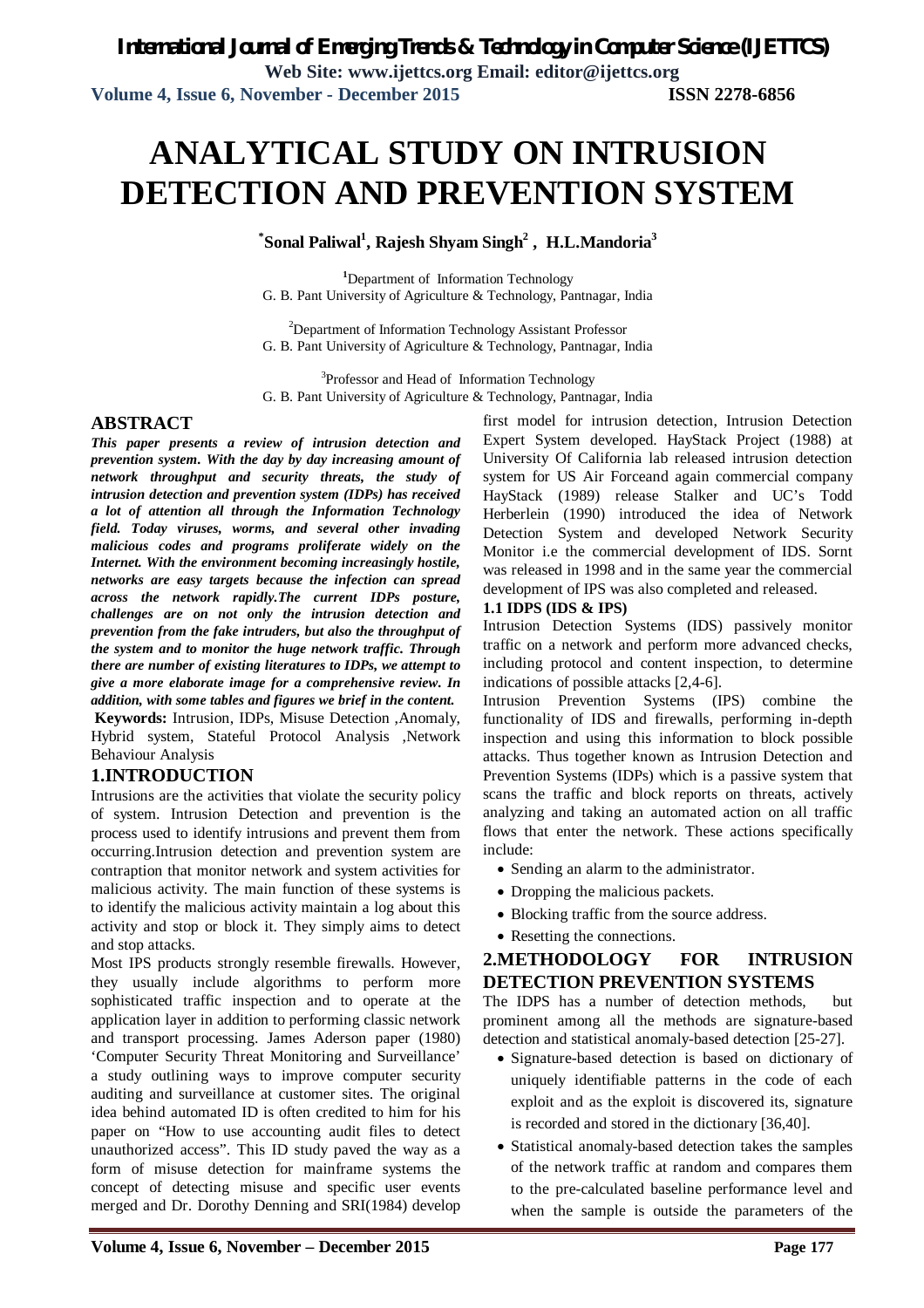## **Volume 4, Issue 6, November - December 2015 ISSN 2278-6856**

baseline performance, the IDPS takes action to handle the situation [55-60].

- Stateful Protocol Analysis in this the protocol analyzers can natively decode application-layer network protocols, like HTTP or FTP. Once the protocols are fully decoded, the IPS analysis engine can evaluate different parts of the protocol for anomalous behavior or exploits against predetermined profiles[43-45].
- Hybrid based the most current IDPS systems use the hybrid methodology which is nothing but the combination of other methodologies to offer better detection and prevention capabilities. Hybrid system detect more intrusion then a regular one[6-8].

#### **3.REVIEW ON TYPES AND TECHNIQUES OF IDPS**

#### **3.1 TYPES OF IDPS**

**(i).Network-based**: Perform packet sniffing and analyze network traffic to identify and stop suspicious activities. Deployed inline like a network firewalls behind remote access server. They receives the packets, analyze them, and decide whether they should be permitted, and allow acceptable packets to pass through. Allow some attacks ,such as network service worms, e-mail borne worms and viruses with easily recognizable, to be detected on networks before they reach their intended targets. Network-based products might be able to detect and stop some unknown threats through application protocol analysis. However, network-based products are generally not capable of stopping malicious mobile code or Trojan horses.



Protected Network

#### **Fig.1:** Network-based Architecture

**(ii).Host-based:** Are similar in principle and purpose to network-based , except that a host-based product monitors the characteristics of a single host and the events occurring within that host, such as monitoring network traffic, system logs, running processes, file access and modification, and system and application configuration changes. Host-based IDPSs are most commonly deployed on critical hosts such as publicly accessible servers and servers containing sensitive information [2,3]



**(iii).Network Behavior Analysis (NBA):**Examines network traffic to identify threats that generate unusual traffic flows, such as denial of service (DoS) and distributed denial of service (DDoS) attacks, certain forms of malware, and policy violations. Most often deployed to monitor flows on an organization's internal networks, and are also sometimes deployed where they can monitor flows between an organization's networks and external networks [16,17].



**Fig.3:** Network Behaviour Analysis Architecture

**(iv).Wireless:** Monitors wireless network traffic and analyzes its wireless networking protocols to identify suspicious activity involving the protocols themselves. Cannot identify suspicious activity in application. It is most commonly deployed within range of an organization's wireless network to monitor it [15]. Thus Joseph G. Tront and Randy C. Marchany [63] in 2007 introduce listed some intrusion detection and prevention in mobile

system.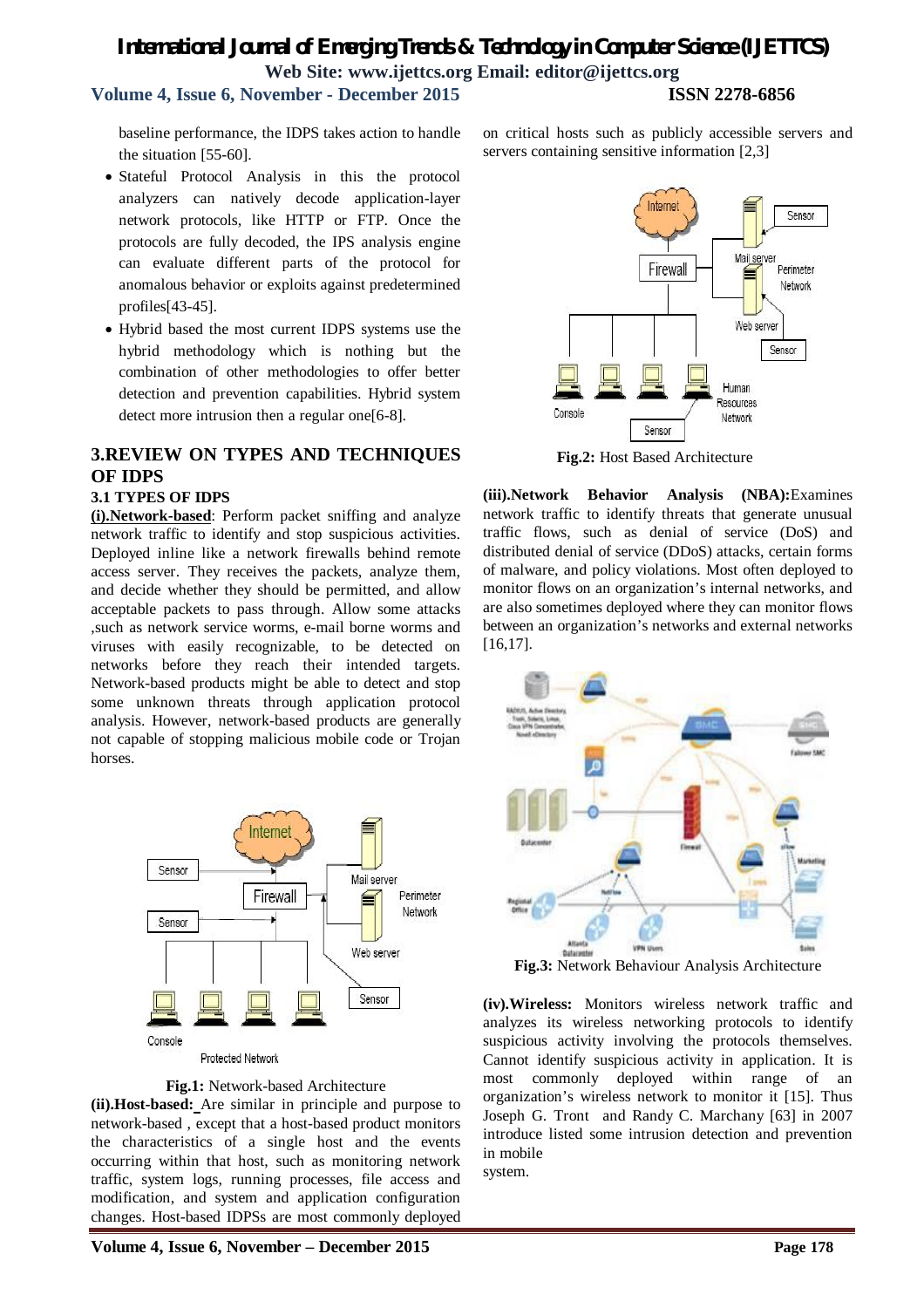### *International Journal of Emerging Trends & Technology in Computer Science (IJETTCS)* **Web Site: www.ijettcs.org Email: editor@ijettcs.org Volume 4, Issue 6, November - December 2015 ISSN 2278-6856**



**Fig.4:** Wireless System Architecture **3.2 TECHNIQUIES**

Intrusions are the activities that breaks the security policy of the system, and intrusion detection is the process used to identify intrusions. Intrusion detection techniques have been traditionally classified into one of two methodologies: anomaly detection or misuse detection. Theuns Verwoerd and Ray Hunt [1] observe some recent security threats and explains these techniques [17].

**Misuse detection**

- $\triangleright$  Catch the intrusions in terms of the characteristics of known attacks or system vulnerabilities.
- $\triangleright$  Integrate the human knowledge and the rules are predefined.
- Cannot detect unknown attacks.

#### **Anomaly detection**

- Detect any action that significantly deviates from the normal behavior.
- $\triangleright$  Any action that significantly deviates from the normal behavior is considered intrusion.

#### **4. PURPOSE**

Now the question arises why Intrusion Detection System should be used?

It's a dire fact that while every enterprise has a firewall, most still suffer from network security problems. IT professionals are markedly aware of the need for additional protective technologies, and network equipment vendors are very eagerto fill in the gap [20-23]. Intrusion Detection and Prevention Systems have been promoted as cost-effective ways to block malicious traffic, to detect and contain worm and virus threats, to serve as a network monitoring point, to assist in compliance requirements, and to act as a network sanitizing agent. PengNing and SushilJajodi[62] in 2002 focuses on the use of IDPs, Jian Pei [61] tell the purpose too.

#### **4.1 IDPSs are primarily focused on:**

Identifying possible incidents, logging information about them, attempting to stop them, and reporting them to security administrators.

Identifying problems with security policies.

Documenting existing threats.

Deterring individuals from violating security policies.

#### **IDPs performs the following as stated below:**

- **Recording information related to observed events.** Information is usually recorded locally, and might also be sent to separate systems such as centralized logging servers, security information and event management (SIEM) solutions, and enterprise management systems.
- **Notifying security administrators of important observed events.** This notification, known as an alert, may take the form of audible signals, e-mails, pager notifications, or log entries. A notification message typically includes only basic information regarding an event; administrators need to access the IDPS for additional information.
- **Producing reports.** Reports summarize the monitored events or provide details on particular events of interest. An IDPS might also alter the settings for when certain alerts are triggered or what priority should be assigned to subsequent alerts after a particular threat is detected. IPSs respond to a detected threat by attempting to prevent it from succeeding. They use several response techniques:
- The IPS stops the attack itself. Terminate the network connection or user session that is being used for the attack. Block access to the target (or possibly other likely targets) from the offending user account, IP address, or other attacker attribute. Block all access to the targeted host, service, application, or other resource.
- **The IPS changes the security environment.** The IPS could change the configuration of other security controls to disrupt an attack. Such as reconfiguring a network device (e.g., firewall, router, switch) to block access from the attacker or to the target, and altering a host-based firewall on a target to block incoming attacks. Some IPSs can even cause patches to be applied to a host if the IPS detects that the host has vulnerabilities.
- **The IPS changes the attack's content.** Some IPS technologies can remove or replace malicious portions of an attack to make it benign. An example is an IPS removing an infected file attachment from an e-mail and then permitting the cleaned email to reach its recipient.
- **Most IDPSs also offer features that compensate for the use of common evasion techniques. Evasion** is modifying the format or timing of malicious activity so that its appearance changes but its effect is the same. Attackers use evasion techniques to try to prevent IDPSs from detecting their attacks [39-40].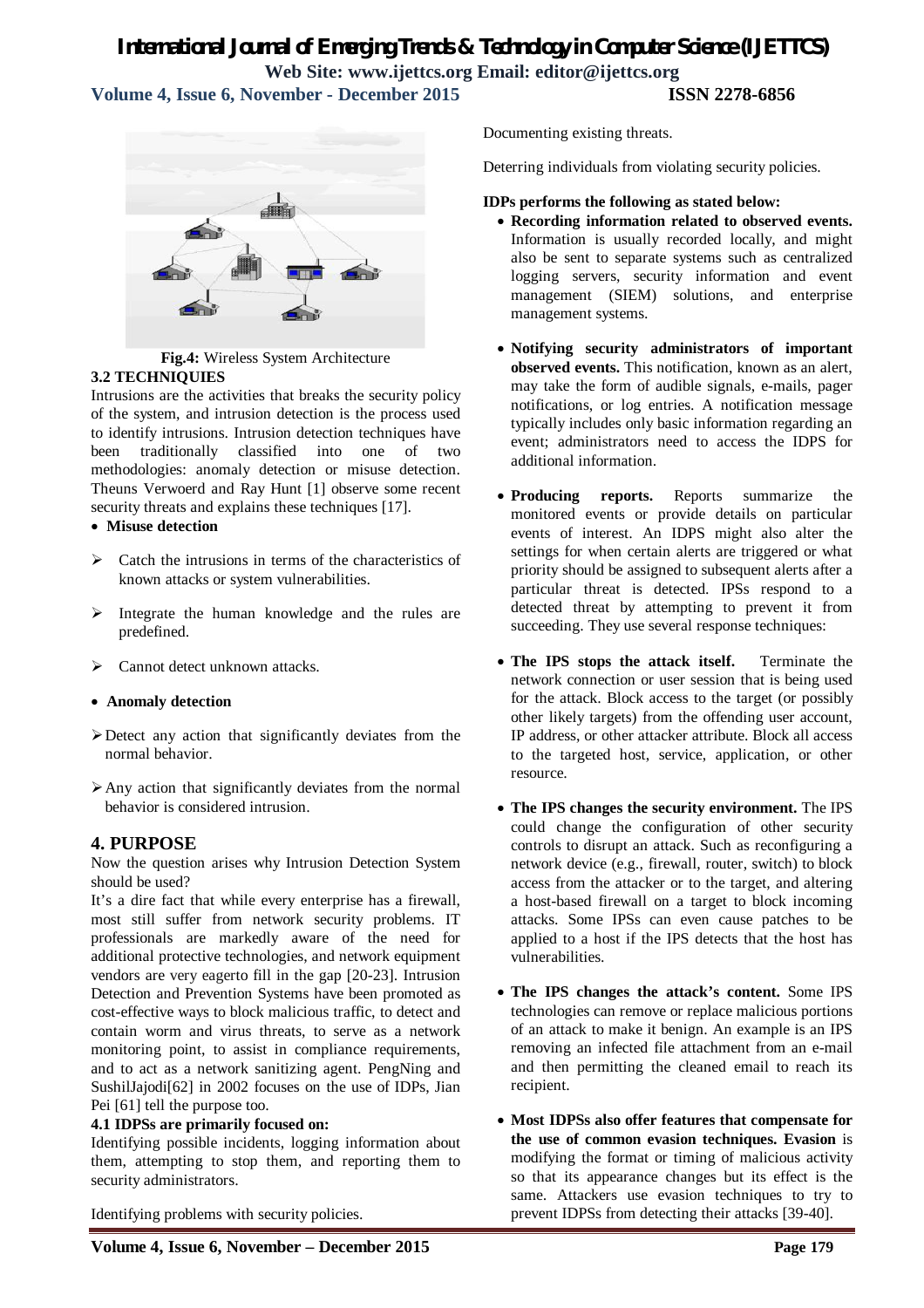**Volume 4, Issue 6, November - December 2015 ISSN 2278-6856**

### **5.CONCLUSION**

This paper aims to give a brief comprehensive review about Intrusion Detection and Prevention System which is an important aspect in the computer science because networks today are becoming increasingly vulnerable to hostile attacks and infections such as viruses and worms that spread rapidly, crippling the entire network. With this growing threat, networks need to be designed and equipped with the sophisticated intelligence to diagnose and mitigate these threats in real-time.

#### **REFRENECES**

- [1]. Intrusion Detection Techniques and Approaches Theuns Verwoerd and Ray Hunt, Department of Computer Science University of Canterbury, New Zealand
- [2]. Short Paper Froc. of Int. Conf on Advances in Recent Technologies in Communication and Computing 20 I I A STUDY ON NETWORK INTRUSION DETECTION AND PREVENTION SYSTEM CURRENT STATUS AND CHALLENGING ISSUES S.Vasanthi 1 and Dr.S.Chandrasekar 2
- [3]. Mika Ilvesm"aki, JouniKarvo : "On the behavior of the candidate table of the per-flow packet count flow classifier", June 27, 2000.
- [4]. Design of Intrusion Detection and Prevention System (IDPS) using DGSOTFCin Collaborative Protection Networks.
- [5]. Axelsson, S. (1999). Research in intrusion-detection systems: A survey. Technical report TR 98- 17.Göteborg, Sweden: Department of Computer Engineering, Chalmers University of Technology.
- [6]. Barbara, D., Couto, J., Jajodia, S., & Wu, N. (2001). ADAM: A testbed for exploring the use of data mining in intrusion detection. ACM SIGMOD Record, 30 (4), 15--24.
- [7]. Intrusion Detection Techniques PengNing, North Carolina State University SushilJajodia, George Mason University.
- [8]. Lee, W., & Xiang, D. (2001). Information-theoretic measures for anomaly detection. In R. Needham & M. Abadi (Eds), Proceedings of 2001 IEEE symposium on security and privacy (pp. 130--143), IEEE Computer Society, Los Alamitos, CA.
- [9]. Mannila, H., Toivonen, H., &Verkamo, A.I. (1995). Discovering frequent episodes in sequences.In U. Fayyad & R. Uthurusamy (Eds.), Proceedings of the 1st conference on knowledge discovery and data mining (pp. 210--215), AAAI Press, Menlo Park, CA.
- [10].A study of Methodologies used in Intrusion Detection and Prevention Systems (IDPS) David MudzingwaDepartment of ECIT North Carolina A&T State University Greensboro, NC 27411 Email: dmudzing@ncat.edu Rajeev AgrawalDepartment of ECIT North Carolina A&T State University Greensboro, NC 27411
- [11].AnimeshPatcha, Jung-Min Park, "An overview of anomaly detection techniques: Existing solutions and latest technological trends, Computer Networks," The International Journal of Computer and Telecommunications Networking, Vol.51, No.12, August, 2007, pp.3448-3470.
- [12].Rebecca Bace, "An introduction to intrusion detection and assessment for system and network security management." ICSA Intrusion Detection Systems Consortium Technical Report, 1999.
- [13].A Comprehensive Approach to Intrusion Detection Alert CorrelationFredrik Valeur, Giovanni Vigna, Member, IEEE, Christopher Kruegel, Member, IEEE, andRichard A. Kemmerer, Fellow, IEEE.
- [14].S.M. Bellovin, "Packets Found on an Internet," technical report, AT&T Bell Laboratories, May 1992.
- [15].L.T. Heberlein, G.V. Dias, K.N. Levitt, B. Mukherjee, J. Wood, and D. Wolber, "A Network Security Monitor," Proc. IEEE Symp. Research in Security and Privacy, pp. 296-304, May 1990.
- [16]. Beigh, Bilal Maqbool, and M. A. Peer. "Intrusion Detection and Prevention System: Classification and Quick." (2011).
- [17].Intrusion Detection and Prevention System: Challenges & Opportunities Uzair Bashir Department of Computer Sciences Mewar University Chittorgarh, Rajasthan, India ManzoorChachoo Research Supervisor Mewar University Chittorgarh, Rajasthan,
- [18].Practical Intrusion Prevention Juan M. Estevez-Tapiador• Carlos III University of Madrid IEEE DISTRIBUTED SYSTEMS ONLINE 1541-4922 © 2006 Published by the IEEE Computer Society June 2006 (vol. 7, no. 6), art. no. 0606-o6005.
- [19].MartinRoesch, ―SNORT Light weightIntrustion detection for networks‖,Proceedings of LISA '99: 13th Systems Administration Conference Seattle, Washington, USA, November 7–12, 1999.
- [20].© 2014 IJEDR | Volume 2, Issue 3 | ISSN: 2321- 9939 IJEDR1403077 International Journal of Engineering Development and Research (www.ijedr.org) 3290 Intrusion Detection Techniques and Open Source Intrusion Detection (IDS) Tools Rana M PirLecturer Leading university, sylhet Bangladesh.
- [21].H. Debar, M. Becker, D.Siboni "A Neural Network Component for an Intrusion Detection System",
- [22].Proc. IEEE Symposium on Research in Computer Security and Privacy, 1992.
- [23]. AleksandarLazarevic. Vipin Kumar, JaideepSrivastava, "INTRUSION DETECTION: A SURVEY", Managing Cyber Threats: Issues, Approaches and Challenges, Vol. 5, 2005, Springer Publisher.
- [24].AirTight Networks, "Airtight Enhances Wireless Intrusion Prevention Through API Integration With Cisco Wireless Products",http://www.airtightnetworks.com/home/ne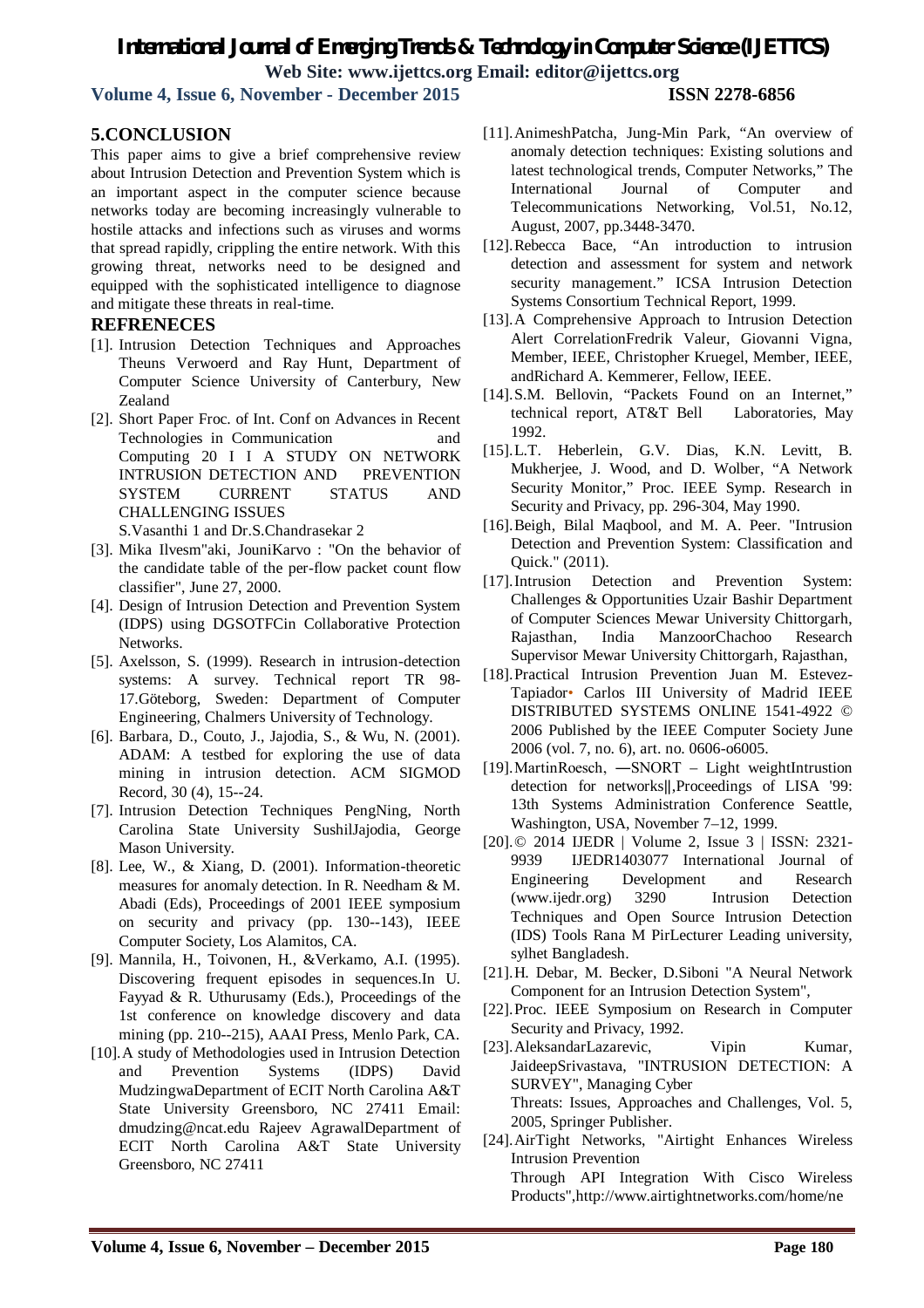**Volume 4, Issue 6, November - December 2015 ISSN 2278-6856**

ws/pressreleases/pr/browse/l/select\_category/26/articl eI123/airtightenhanceswirelessintrusion-prevention-through-api-integration-with-

ciscowireless-

products.html, 20 I O.

- [25].K N Gopinath, P. Bhagwat, "Method and a system for regulating, disrupting and preventing access to the wireless medium", US PatentApplication 20060165073, August 2004.
- [26].The Method of Detecting Malware-Infected Hosts Analyzing Firewall and Proxy Logs Kazunori Kamiya, Kazufumi Aoki, Kensuke Nakata, Toru Sato, Hiroshi Kurakami, Masaki Tanikawa in 2015.
- [27].R. Lippmann, D. Fried, I. Graf, J. Haines, K. Kendall, D. McClung,D. Weber, S. Webster, D. Wyschogrod, R. Cunningham, and M.Zissman, "Evaluating Intrusion Detection Systems: The 1998DARPA Off-Line Intrusion Detection Evaluation," Proc. DARPA Information Survivability Conf. and Exposition, vol. 2, Jan. 2000.
- [28].BugTraq Mailing List, Vulnerabilities by BugtraqID,http://www.securityfocus.com/bid/bugtraqi d/, 2004.
- [29].J. McHugh, "Testing Intrusion Detection Systems: A Critique of the 1998 and 1999 DARPA Intrusion Detection System Evalautions as Performed by Lincoln Laboratory," ACM Trans. Information and System Security, vol. 3, no. 4, Nov. 2000.
- [30].D.L. Mills Network Time Protocol (Version 3), RFC 1305, 1992.
- [31].B. Morin and H. Debar, "Correlation of Intrusion Symptoms: An Application of Chronicles," Proc. Int'l Symp. Recent Advances in Intrusion Detection, Sept. 2003.
- [32].B. Morin, L. Me, H. Debar, and M. Ducasse, "M2D2: A Formal Data Model for IDS Alert Correlation," Proc. Recent Advances in
- [33].SAMI 2015 IEEE 13th International Symposium on Applied Machine Intelligence and Informatics • January 22-24, 2015 • Herl'any, Slovakia Distributed Firewall in Mobile Ad Hoc Networks Jozef Filipek, Ladislav Hudec Faculty of Informatics and Information Technologies Slovak University of Technology in Bratislava Ilkovičova 2, 842 16 Bratislava, Slovakia xfilipekj1@stuba.sk, ladislav.hudec@stuba.sk
- [34]. Nessus Vulnerabilty Scanner, http://www.nessus.org/, 2004.
- [35].Beigh, Bilal Maqbool, and M. A. Peer. "Intrusion Detection and Prevention System: Classification and Quick." (2011).
- [36].Mir, SuhailQadir, S. M. K. Mehraj-ud-din Dar, and Bilal MaqboolBeig. "INFORMATION AVAILABILITY: COMPONENTS, THREATS AND PROTECTION MECHANISMS." Journal of Global Research inComputer Science Journal of Global Research in Computer Science 2.3 (2011).
- [37].Williamson, Matthew M. "Resilient infrastructure for network security." Complexity 9.2 (2003): 34-40.
- [38].Karlzén, Henrik. "An Analysis of Security Information and Event Management Systems-The Use or SIEMs for Log Collection, Management and Analysis." (2009).
- [39].Haystack Labs, Inc.Stalker, available from the company's website at http://www.haystack.com/stalk.htm, 1997.
- [40].Internet Security Systems, Inc.RealSecure, Internethttp://www.iss.net/prod/rsds.html, 1997.
- [41].A Survey of Intrusion Detection systemsy. Yorozu, M. Hirano, K. Oka, and Y. Tagawa, ―Electron spectroscopy studies on magneto-optical media and plastic substrate interface,‖ IEEE Transl. J. Magn. Japan, vol. 2, pp. 740–741, August 1987 [Digests 9th Annual Conf. Magnetics Japan, p. 301, 1982].
- [42].SURYA BHAGAVAN AMBATI, DEEPTI VIDYARTHI, ―A BRIEF STUDY AND COMPARISON OF, OPEN SOURCE INTRUSION DETECTION SYSTEM TOOLS‖ International Journal of Advanced Computational Engineering and Networking, ISSN: 2320-2106, Volume-1, Issue-10, Dec-2013
- [43].Karen Scarfone and Peter Mell, "Guide to Intrusion Detection and PreventionSystems(IDPS),"http://csrc.nist.gov/publica tions/nistpubs/800-94/SP800-94.pdf, 2007.
- [44].Pedro Garcı´a-Teodoroa, Jesus E. Dı´az-Verdejoa, Gabriel .Macia-Ferna´ndeza, Enrique Va´zquezb, "Anomaly-based network intrusion detection: Techniques, systems and challenge," Computers Security 28.1-2, 2009, pp. 18-28.
- [45].D. Goodin, "Duqu Spawned by 'Well-Funded Team of Competent Coders'—World's First Known Modular Rootkit Does Steganography, Too," The Register, 9Nov. 2011; www.theregister.co.uk/2011/11/09/duqu \_analysis.
- [46].Symantec Security Response, W32.Duqu—The Precursor to the Next Stuxnet (version 1.4), white paper, Symantec, 23 Nov. 2011; www.symantec.com/content/en/us/ enterprise/media/security\_response/whitepapers/ w32\_duqu\_the\_precursor\_to\_the\_next\_stuxnet\_resear ch.pdf.
- [47].P. Zhou, X. Luo, A. Chen, and R. K. C. Chang, STor: Social Networkbased Anonymous Communication in Tor, in The Computing ResearchRepository (CoRR), 2011.
- [48].S. T. Zargar, and J. B. D. Joshi, A Collaborative Approach to FacilitateIntrusion Detection and Response against DDoS Attacks, the 6th Int'lConference on Collaborative Computing: Networking, Applicationsand Worksharing (CollaborateCom 2010), Chicago, IL, October 9- 12,2010.